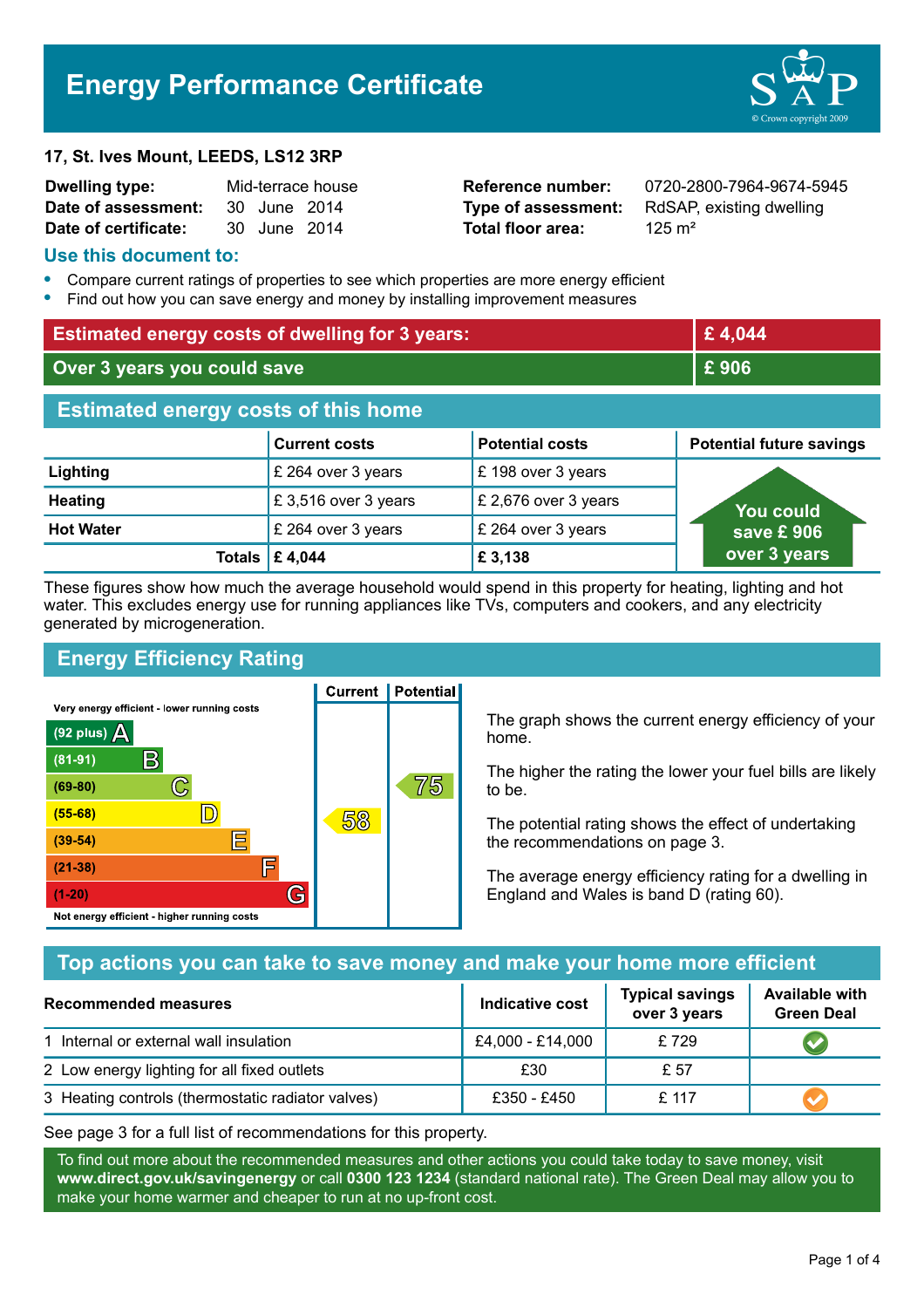### **Summary of this home's energy performance related features**

| <b>Element</b>        | <b>Description</b>                             | <b>Energy Efficiency</b> |
|-----------------------|------------------------------------------------|--------------------------|
| Walls                 | Solid brick, as built, no insulation (assumed) | *****                    |
| Roof                  | Roof room(s), no insulation (assumed)          | $\star$ * * * *          |
| Floor                 | Solid, no insulation (assumed)                 |                          |
| Windows               | Fully double glazed                            | ★★★☆☆                    |
| Main heating          | Boiler and radiators, mains gas                | ★★★★☆                    |
| Main heating controls | Programmer and room thermostat                 | ★★★☆☆                    |
| Secondary heating     | None                                           |                          |
| Hot water             | From main system                               | ★★★★☆                    |
| Lighting              | Low energy lighting in 67% of fixed outlets    | ★★★★☆                    |

Current primary energy use per square metre of floor area: 257 kWh/m² per year

The assessment does not take into consideration the physical condition of any element. 'Assumed' means that the insulation could not be inspected and an assumption has been made in the methodology based on age and type of construction.

## **Low and zero carbon energy sources**

Low and zero carbon energy sources are sources of energy that release either very little or no carbon dioxide into the atmosphere when they are used. Installing these sources may help reduce energy bills as well as cutting carbon. There are none provided for this home.

# **Opportunity to benefit from a Green Deal on this property**

The Green Deal may enable owners and occupiers to make improvements to their property to make it more energy efficient. Under a Green Deal, the cost of the improvements is repaid over time via a credit agreement. Repayments are made through a charge added to the electricity bill for the property. To see which improvements are recommended for this property, please turn to page 3. You can choose which improvements you want to install and ask for a quote from an authorised Green Deal provider. They will organise installation by an authorised Green Deal installer. If you move home, the responsibility for paying the Green Deal charge under the credit agreement passes to the new electricity bill payer.

For householders in receipt of income-related benefits, additional help may be available.

To find out more, visit **www.direct.gov.uk/savingenergy** or call **0300 123 1234**.

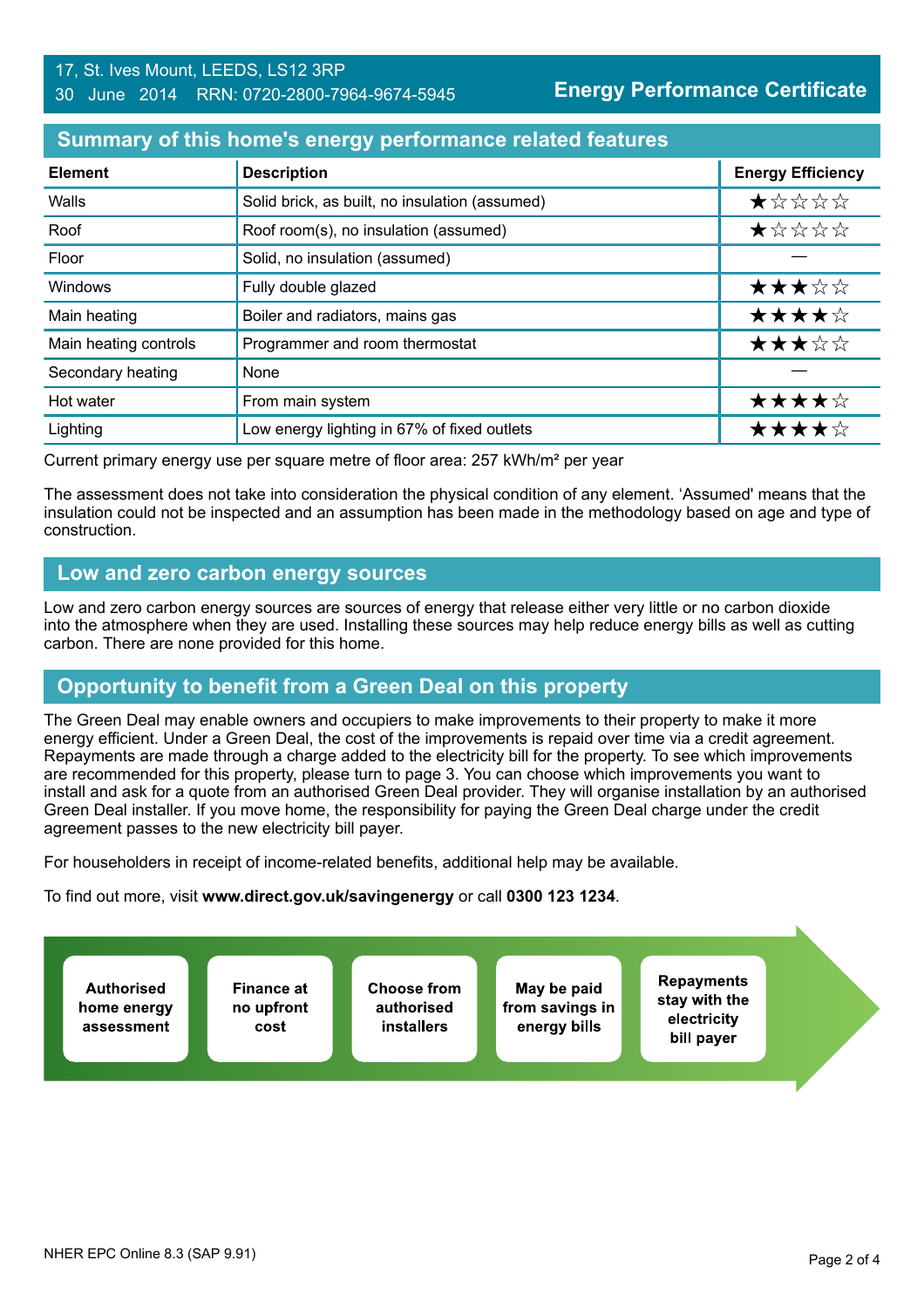#### 17, St. Ives Mount, LEEDS, LS12 3RP 30 June 2014 RRN: 0720-2800-7964-9674-5945

## **Recommendations**

The measures below will improve the energy performance of your dwelling. The performance ratings after improvements listed below are cumulative; that is, they assume the improvements have been installed in the order that they appear in the table. Further information about the recommended measures and other simple actions you could take today to save money is available at **www.direct.gov.uk/savingenergy**. Before installing measures, you should make sure you have secured the appropriate permissions, where necessary. Such permissions might include permission from your landlord (if you are a tenant) or approval under Building Regulations for certain types of work.

Measures with a green tick  $\bullet$  are likely to be fully financed through the Green Deal since the cost of the measures should be covered by the energy they save. Additional support may be available for homes where solid wall insulation is recommended. If you want to take up measures with an orange tick  $\bullet$ , be aware you may need to contribute some payment up-front.

| <b>Recommended measures</b>                        | <b>Indicative cost</b> | <b>Typical savings</b><br>per year | <b>Rating after</b><br><b>improvement</b> | <b>Green Deal</b><br>finance |
|----------------------------------------------------|------------------------|------------------------------------|-------------------------------------------|------------------------------|
| Internal or external wall insulation               | £4,000 - £14,000       | £ 243                              | <b>D65</b>                                |                              |
| Low energy lighting for all fixed outlets          | £30                    | £ 19                               | <b>D66</b>                                |                              |
| Heating controls (thermostatic radiator<br>valves) | £350 - £450            | £ 39                               | <b>D67</b>                                | $\blacktriangledown$         |
| Solar photovoltaic panels, 2.5 kWp                 | £9,000 - £14,000       | £241                               | C75                                       | $\blacktriangledown$         |

# **Choosing the right package**

Visit **www.epcadviser.direct.gov.uk**, our online tool which uses information from this EPC to show you how to save money on your fuel bills. You can use this tool to personalise your Green Deal package. The process of the public services all in one place



| <b>Green Deal package</b>            | <b>Typical annual savings</b> |
|--------------------------------------|-------------------------------|
| Internal or external wall insulation | Total savings of £243         |
| Electricity/gas/other fuel savings   | £0/£243/£0                    |

You could finance this package of measures under the Green Deal. It could **save you £243 a year** in energy costs, based on typical energy use. Some or all of this saving would be recouped through the charge on your bill.